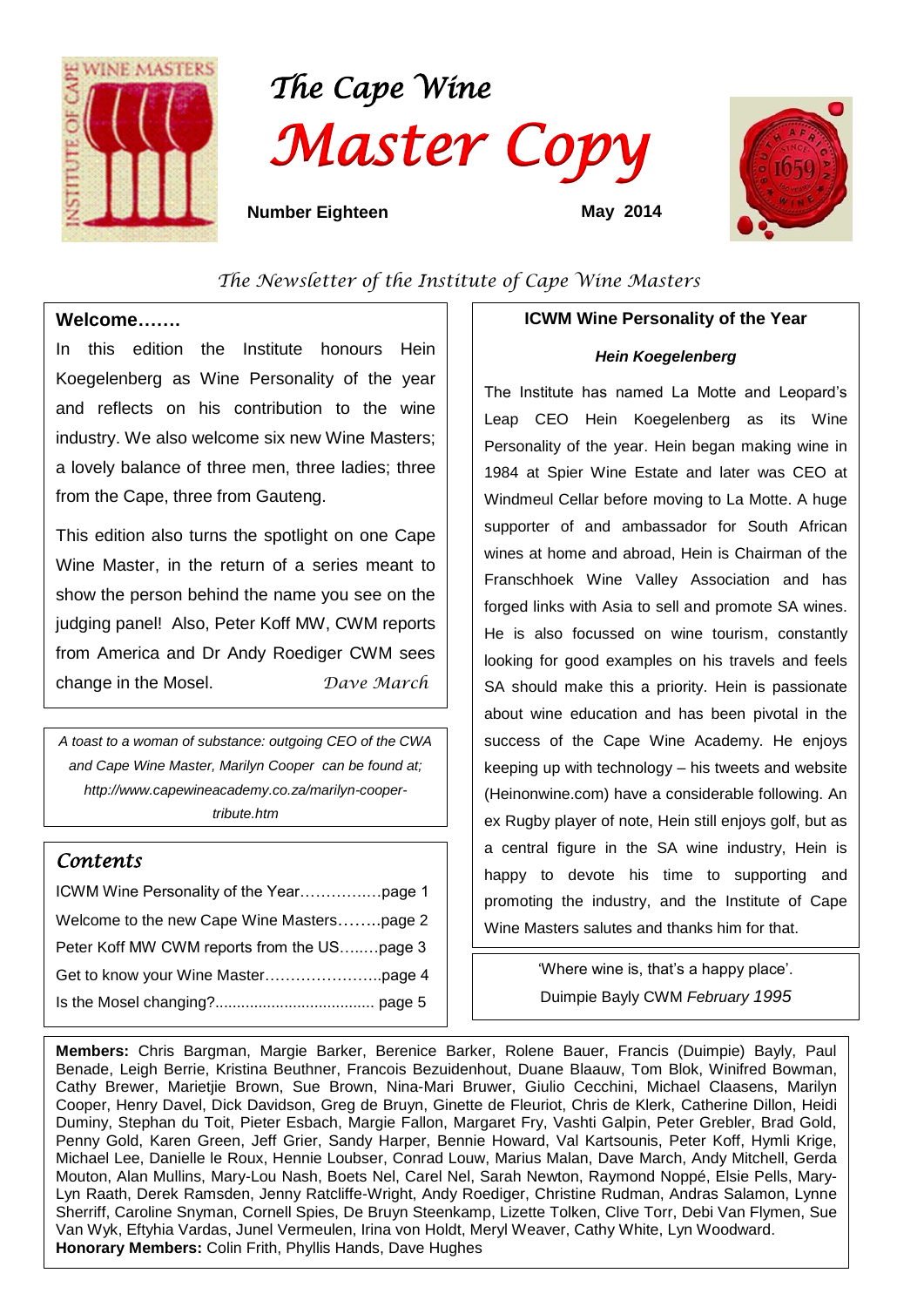# *Welcome to the new Cape Wine Masters;*

#### **Francois Bezuidenhout** Francois has made wine on

four continents, and is currently winemaker at MAN Family and Tormentosa wines. Achieving the Cape WineMaster qualification



is part of his ongoing passion for wine knowledge.

Francois studied the role of co-operative producers in SA for his thesis, an area he believes is undervalued by most despite consisting some 85% of the industry and producing, "higher and higher quality wines". Francois enjoys SA Brandies and German Rieslings.

**Nina-Mari Bruwer** was inspired to pursue the CWM qualification whilst studying and making wine on her family estate; Mont Blois in Robertson. Nina-Mari sees food and wine as natural partners and her favourite wine

is whatever matches the occasion and the meal, though she has a soft spot for Pinot Noir, Rioja and Claret and admits enjoying a Chianti in Tuscany is near to perfection. Her



thesis looked at consumers' perceptions of wine and how understanding this can help producers and brand owners.



**Sandy Harper**. Sandy's background is in advertising and marketing and she now runs her own business. She has also published a book on nutrition. With memories of her father's home winemaking, time studying at Stellenbosch University, inspirational meetings with Dave

Hughes CWM, and creating and managing the Old Mutual Executive Wine Club, Sandy's route to Wine Master was logical. Also, logical, perhaps, was using Sandy's expertise in marketing in her CWM thesis, which looked at the role of SA wine tasting clubs and consumer behaviour.

#### **Conrad Louw** loves adventure, and combined climbing



Kilimanjaro, sailing the Atlantic and backpacking the Amazon with a career in Pharmaceuticals and Consulting in Finance and Business. His love of wine stemmed from a desire to

understand and appreciate styles he at first found unpleasant. His thesis was on Sherry, one of those very styles and now he particularly enjoys the wines from Cederberg and Hemel en Aarde Valley.

**Marius Malan** is an Elsenburg trained viticulturist whose passion is to produce his own wine under the

lable 'Malanot Wines'. Marius knows that to be successful a producer needs to do more than make wine, and the Wine Masters



course helped him understand areas such as marketing and other world wine styles. Marius enjoys SA Chenin Blanc and Shiraz in particular and for his thesis studied the area which provides much of the fruit for his wines and which is establishing itself as a special terroir; that of Swartland.

**Debi Van Flymen** is the general manager of Wine Cellar in Gauteng. Debi's fascination with wine and food go back to her childhood. After returning from her travels in 2004, she opened Culinary Productions - a bespoke catering and events company. Debi is a frequent guest speaker, lecturer and avid writer and enjoys judging food and wine competitions worldwide.



She has served on the Gauteng board of the SA Chef's Association. Formerly the food and wine editor for Sandton magazine, and a regular contributor to numerous other publications, she has also contributed to several cookbooks over the

years. Debi was inducted into the Ordre des Coteaux de Champagne and she is currently the chairperson of the South African CIA – Champagne Importer's Association.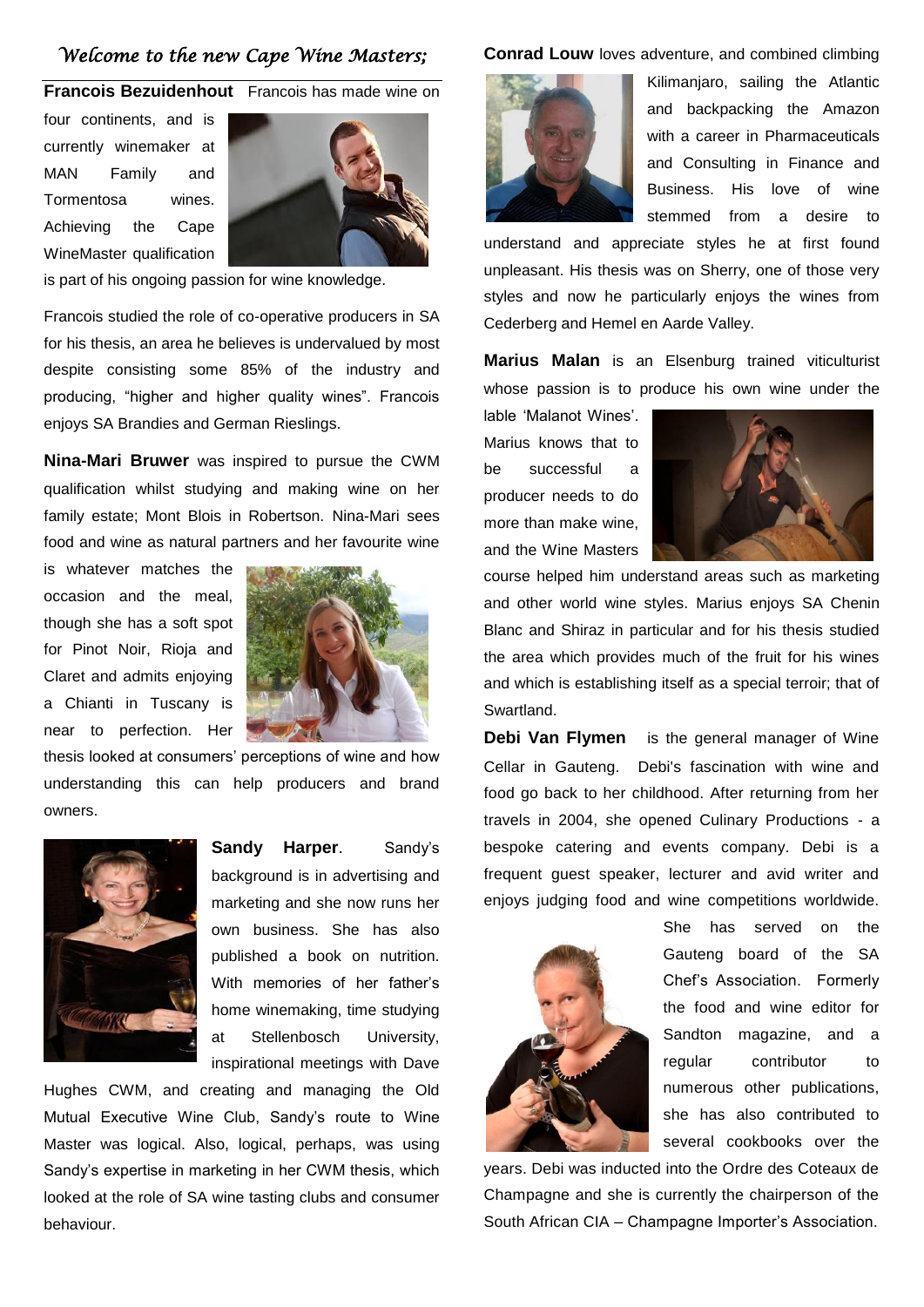

The new CWM's; Debi, Francois, Conrad, Sandy, Nina-Mari & Marius

**The US Market for SA Wines Peter Koff MW CWM** The launch of SA wines onto the US market post 1991, has not been without its problems – not by any means! At that time, we failed to capitalise on a unique opportunity, Americans were feeling good – South Africa was heading inexorably on the path of multiracial democracy and Americans believed, rightly or wrongly, that US pressure and sanctions had played a major role.

So how did we fail? With the exception of a few small importers, we rushed to ship cheap, substandard wines to the US, in the belief that Americans were panting for our products. There was little or no understanding of the US consumer or market, little or no market research and the wines ended up in the closeout bin and Pinotage was dealt a near mortal blow! Imports of SA wine rose to 1million plus cases then dropped back then started to grow again. In the meantime, countries like Argentina, without our history of wine quality and diversity easily outpaced us and established their credentials.

Today, the US is the world's largest fine wine market; South African imports are growing, but like Rodney Dangerfield, "We don't get any respect".

Well, perhaps not 'no respect', but insufficient respect. Why? Quality of our top wines was good in 1992 when imports restarted and quality across the board has improved, so it's not quality! In the beginning we had limited choice of bottles and clunky packaging – not any more – so it's not packaging.

Americans had difficulty, who wouldn't? with names like 'Buitenverwachting'. Generally today that is not case, so it's not the language.

Pricing is less easy, dependent on many factors including exchange rates. It is true that Spain, France, Italy and Chile can offer value propositions that are hard for South Africa to meet, not to mention beat.

But, at current exchange rates these are challenges, not obstacles – it's not price.

South Africa is, well, African. I believe in some quarters we are perceived as third world. This isn't conscious discrimination but it exists. The most ardent US consumers of SA wines are Americans who have visited SA. They have been seduced by the country, the people, the vistas. Europeans have long known there is more to SA than sights of long-necked animals framed by thorn trees crossing dirt roads at sundown. Americans are not amazed at this, they expected it ! They are amazed at the sophistication of our cities, our dining, our waterfront, our 5 star hotels, our friendly people. To advertise South Africa with game scenes supports that stereotype – it may play in Dusseldorf, it doesn't play in Chicago.

So let's change our tourist brochures. If we can't have one size fits all, then let's develop something for North America; the rewards are worth it!

A word for our wineries and exporters. The days when US importers would come knocking humbly on your doors, begging you to sell them wine which they would pay for in 60 days and promising to build your brand at their expense across the length and breadth of the USA, are over. I'm not sure they really existed. It's your job to manage your brand and drive your progress, importers and their distributor customers are looking for the low-hanging fruit to place; whichever way you look at it, that is not SA!

So, the good news. There is increasing interest, small but growing. Every year 'Wine Spectator' magazine has a couple of South African wines in its 'Top 100'. This does not go unnoticed. There are an increasing number of African and South African themed restaurants opening – they have predominantly or totally South African wine lists. The volumes are not great but the message is getting out. The way forward for producers;

1) Market 'Brand SA' and leave the animals out !

2) Understand the US consumer. Give them what they want at the key price points.

3) Accept your responsibility for your brand success. You are not a resource for your importer – on the contrary, your importers and distributors are resources for you; you are driving the bus. *Gesondheid!*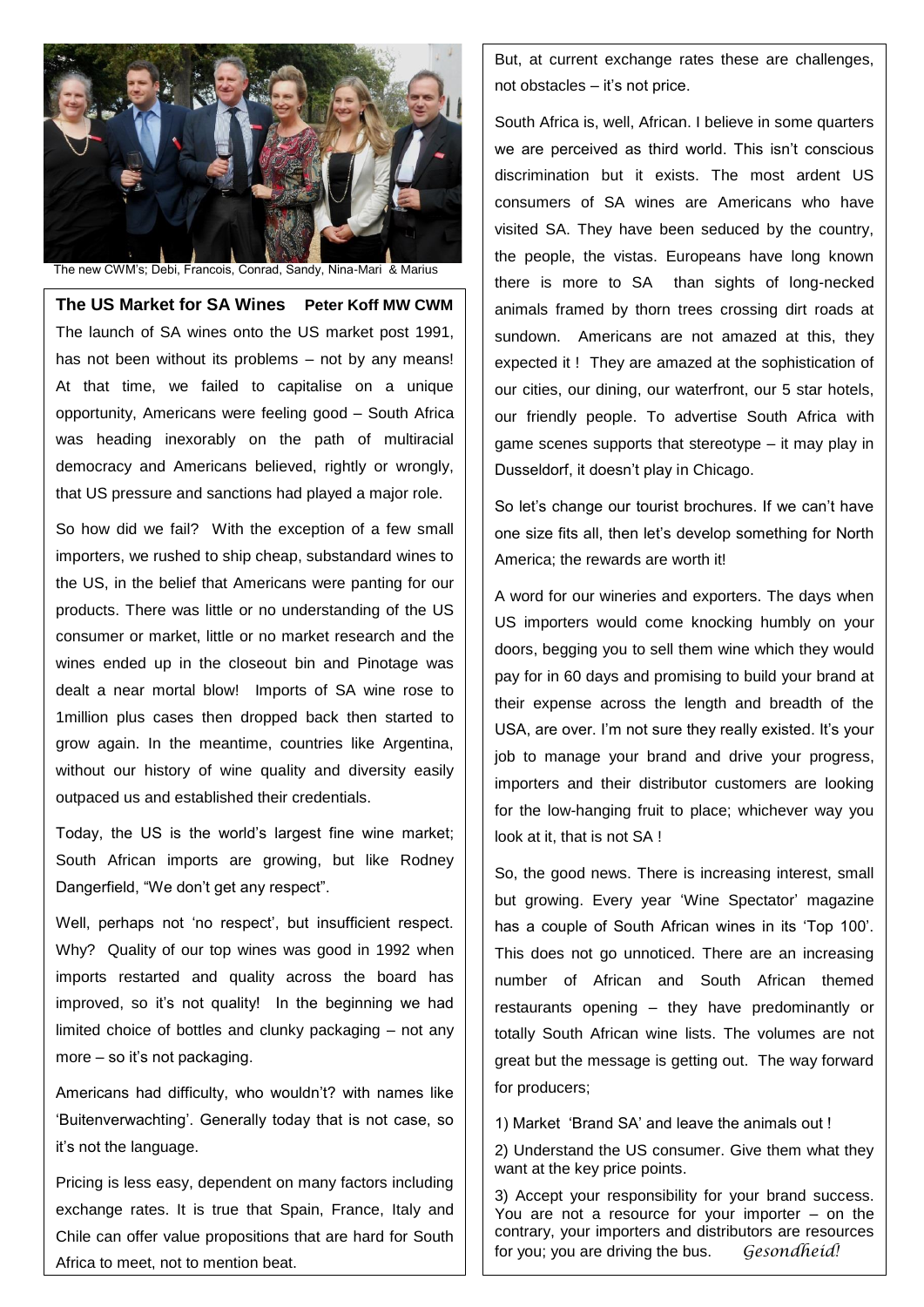

## *Elsie Pells CWM*

I was privileged to grow up in the bush in an unspoilt Knysna and come from a family of inspirational cooks,

so tastes and smells were laid down at my grandmother's kitchen table. I was trained as a professional musician playing the piano and church organ. In 1983 we started The Spier Jonkershuis Wynproers with Niel Joubert as patron. It had its  $30<sup>th</sup>$  anniversary last year. Having enjoyed wine rather thoughtlessly before, this started to engage the little grey cells, and I loved it.

I started writing Cape Wine Academy exams for my own pleasure and finished Diploma not really intending to do more. In the early nineties I joined Phyllis Hands on a marvelous tour to many of the great wine producers in France and Italy; visiting Champagne, Bordeaux, Burgundy, Cognac and some of the Northern Italian regions. We had VIP receptions at places such as Chateau dÝquem, Cheval Blanc, Chateau Margaux, Latour, Antinori and many others.

This was inspirational and I wanted to know more. When I, in desperation, asked a well-soaked friend if I would ever get to the iconic wines, he answered calmly – "Do not worry my dear, when you are ready, they will come to you". I have been lucky and shared bottles with iconic characters in the industry such as Gunter Brozel, Spatz Sperling, Peter Lehman, Wolf Blass, Serge Hochar, Pierre Lurton, Paul Pontallier, Zelma Long, Paul Draper, Kevin Judd and many others.

I became a Cape Wine Master in 2000. In 2003 I completed the Australasian Wine Master in a pilot program started at the University of Western Australia by Professor Geoff Scurry. While doing this I lectured in Australia and travelled widely in Australia and New Zealand. I have been involved in every aspect of wine from production, marketing, and sales. I am a shareholder of 'House of Wine' in Czech Republic which we started five years ago. We make two brands in South Africa which we export and distribute to restaurants. Last year our exports constituted 68% of all packaged wine from South Africa to Czech Republic. While living in Prague I worked closely with the South African Ambassador promoting SA wines and also did many lectures, talks, tastings and wine dinners.

I annually judge the 'Czech Winemaker of the Year' and contribute articles to 'Vinorevue', 'Lifestyles' and 'Svatba' magazine. Other international judging includes Mundus Vini, Berliner Wein Trophy, Vinorevue to name a few. I am mentoring a Czech student preparing for the Cape Wine Masters exam. Locally, I taste regularly on 'Classic Wine' panels and contribute articles to their magazine and have a blog which I irregularly post on.

To pinpoint my favourite amongst wine styles is to expect me to pick a favourite child – I have 6! - an impossible task. Great bubbly is an anytime celebration, Riesling for uplifting drinkability and intrigue, Sauvignon Blanc sooths the most frazzled day, Cabernet Sauvignon makes me feel earthed and happy. Spicy siren, Sangiovese lures me to pour another glass while Pinot Noir brings thoughts of seduction, moonlight and unmentionable delights. Nobly rotted ambrosia such as our own NLH, Sauterne, the immortal Tokaji and Trockenbeerenauslese elevates heart and mind with celestial pleasures. Ultimately the soul of the grape captured in Cognac, Armagnac and our own delicious brandies liberates the mind.

"Wine is at the same time simpler than people say and more complex than they think." Hugh Johnson's words are so true and learning to pay attention to wine's whispers in the glass and being able to share that message widely, has been a privilege and a joy.

Congratulations to Hon CWM Dave Hughes, who has been awarded a Benefit Year to mark his extraordinary contribution to the wine industry. A variety of events are planned, starting with a Golf day in May to celebrate and to raise funds for a Trust Account in his name. Not surprisingly, calls for a tribute to Dave came from industry leaders around the world, as well as SA. Anyone wishing to get involved or contribute should contact Celia Gilloway on [celia@classicwine.co.za](mailto:celia@classicwine.co.za) / 082 782 1977

## *International Sherry Week 2-8 th June 2014*

Conrad Louw CWM is the new South African promoter for the Sherries of Jerez in the second festival featuring events around the world and which will feature food, tapas, cheese and sherry pairings. Two events so far planned will be in Johannesburg and Pretoria. For more details go to<http://www.isherryweek.com/>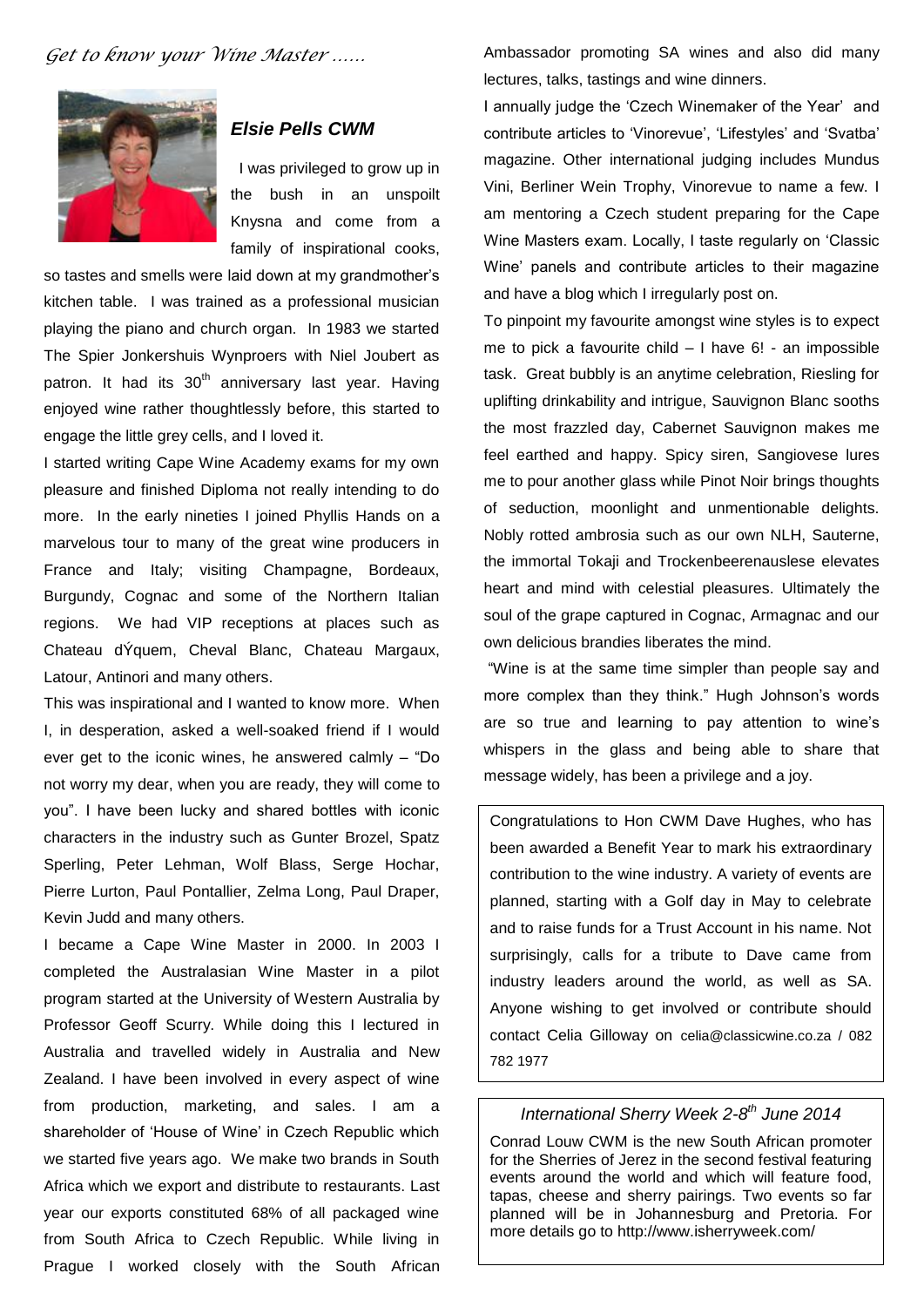## **Is the Mosel changing?**

## **Dr Andy Roediger CWM**

Tasting in the Mosel, one would expect lots of Riesling, and then the odd Rivaner (also known as Muller Thurgau), but things are changing. Change, is it for the better or is it out of necessity to improve marketing? I was most surprised to taste Gewürztraminer from the Mosel, let alone Sauvignon Blanc. Gewürztraminer has been permitted as a varietal since 2011. Sauvignon Blanc now commands two hectares of the Valley. Why? As Michael Oster explains from the Walter J. Oster Estate in Ediger, "I have four wine shops along the river and we need to satisfy the customers". Gewürztraminer here is very aromatic, with a feminine bouquet, showing a touch of flinty jasmine on the palate. He can't produce enough Sauvignon Blanc which here has a very crisp, nettle undertone with white asparagus and hardly any fruit nuances. Certainly a touch of minerality but too fragrant to be from the Loire. Another producer is Weingut Haussermann, making Sauvignon Blanc as 'Qba Trocken, Mosel, Germany'.

What was more amazing from Haussermann were the red wines. I am very sceptical of German red wines, though the Ahr produces excellent Spätburgunder wines, or Pinot Noir; elegant, subtle yet a touch tarry as German Pinots' often are.



The Mosel's controversial road bridge under construction, a hotly debated change.



Further south another surprise; Shiraz, and what does it taste like, like any other New World Shiraz. And red blends in the Mosel too; the 'Cuvee Primus Inter Pares' is a blend of mainly Dornfelder, Pinot Noir and Regent. The palate is full of soft tannins, a touch of vanillin from the medley of French, American, and Hungarian oak barrels, black cherries and aggressive black fruits. The Cuvee 1891 spent 24 months in oak and won a Mundis Vinum Gold and like all well-made red wines balanced with oak will last for years.



The Mosel; Riesling, Pinot Noir, Dornfelder, Muller Thurgau and now Sauvignon Blanc and Gerwurz ?

Still, give me the Rieslings any day; shop wisely in Bernkastel, and the spectacular wines from the 'Doctor' vineyard can cost between 25 and 35 Euros, depending on what shop you enter. The lower end spätlese Rieslings are very affordable and need not cost more than eight Euros. So the basic Mosels are there, but if they want to change Mosel producers should remove Rivaner and plant more Riesling; just not Sauvignon Blanc and Gewürztraminer please.